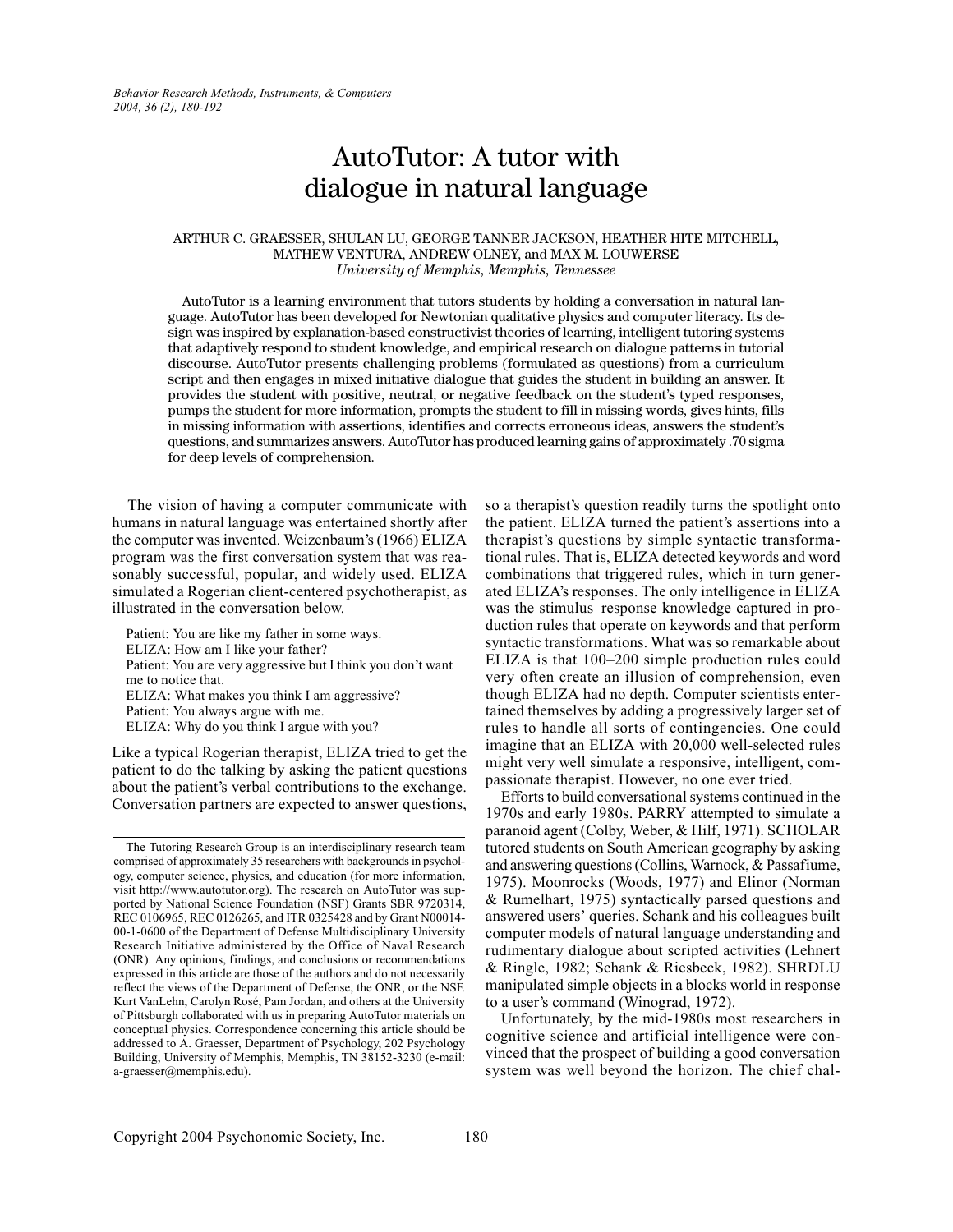lenges were (1) the inherent complexities of natural language processing, (2) the unconstrained, open-ended nature of world knowledge, and (3) the lack of research on lengthy threads of connected discourse. In retrospect, this extreme pessimism about discourse and natural language technologies was arguably premature. A sufficient number of technical advances has been made in the last decade for researchers to revisit the vision of building dialogue systems.

The primary technical breakthroughs came from the fields of computational linguistics, information retrieval, cognitive science, artificial intelligence, and discourse processes. For example, the field of computational linguistics has produced an impressive array of lexicons, syntactic parsers, semantic interpretation modules, and dialogue analyzers that are capable of rapidly extracting information from naturalistic text for information retrieval, machine translation, and speech recognition (Allen, 1995; DARPA, 1995; Harabagiu, Maiorano, & Pasca, 2002; Jurafsky & Martin, 2000; Manning & Schütze, 1999; Voorhees, 2001). These advancements in computational linguistics represent world knowledge symbolically, statistically, or through a hybrid of these two foundations. For instance, Lenat's (1995) CYC system represents a large volume of mundane world knowledge in symbolic forms that can be integrated with a diverse set of processing architectures. The world knowledge contained in an encyclopedia can be represented statistically in highdimensional spaces, such as latent semantic analysis (LSA; Foltz, Gilliam, & Kendall, 2000; Landauer, Foltz, & Laham, 1998) and Hyperspace Analogue to Language (HAL; Burgess, Livesay, & Lund, 1998). An LSA space provides the backbone for statistical metrics on whether two text excerpts are conceptually similar; the reliability of these similarity metrics has been found to be equivalent to that of human judgments. The representation and processing of connected discourse is much less mysterious after two decades of research in discourse processing (Graesser, Gernsbacher, & Goldman, 2003) and relevant interdisciplinary research (Louwerse & van Peer, 2002). There are now generic computational modules for building dialogue facilities that track and manage the beliefs, knowledge, intentions, goals, and attention states of agents in two-party dialogues (Graesser, VanLehn, Rosé, Jordan, & Harter, 2001; Gratch et al., 2002; Moore & Wiemer-Hastings, 2003; Rich & Sidner, 1998; Rickel, Lesh, Rich, Sidner, & Gertner, 2002).

## **WHEN ARE NATURAL LANGUAGE DIALOGUE FACILITIES FEASIBLE?**

Natural language dialogue (NLD) facilities are expected to do a reasonable job in some conversational contexts but not in others. Success depends on the subject matter, the knowledge of the learner, the expected depth of comprehension, and the expected sophistication of the dialogue strategies. We do not believe that current NLD facilities will be impressive when the subject matter re-

quires mathematical or analytical precision, when the knowledge level of the learner is high, and when the user would like to converse with a humorous, witty, or illuminating partner. For example, an NLD facility would not be well suited to an eCommerce application that manages precise budgets that a user carefully tracks. An NLD facility would not be good for an application in which the dialogue system must simulate a good spouse, parent, comedian, or confidant. An NLD facility is more feasible in applications that involve imprecise verbal content, a low to medium level of user knowledge about a topic, and earnest literal replies.

We are convinced that tutoring environments are feasible NLD applications when the subject matter is verbal and qualitative. NLD tutors have been attempted for mathematics, with limited success (Heffernan & Koedinger, 1998), whereas those in qualitative domains have shown more promise (Graesser, VanLehn, et al., 2001; Rickel et al., 2002; VanLehn, Jordan, et al., 2002). Tutorial NLD is feasible when the shared knowledge (i.e., common ground) between the tutor and the learner is low or moderate rather than high. If the common ground is high, then both dialogue participants (i.e., the computer tutor and the learner) will be expecting a more precise degree of mutual understanding and, therefore, will run a higher risk of failing to meet the other's expectations.

It is noteworthy that human tutors are not able to monitor the knowledge of students at a fine-grained level, because much of what students express is vague, underspecified, ambiguous, fragmentary, and error ridden (Fox, 1993; Graesser & Person, 1994; Graesser, Person, & Magliano, 1995; Shah, Evens, Michael, & Rovick, 2002). There are potential costs if a tutor attempts to do so. For example, it is often more worthwhile for the tutor to help build new correct knowledge than to become bogged down in dissecting and correcting each of the learner's knowledge deficits. Tutors do have an approximate sense of what a student knows, and this appears to be sufficient to provide productive dialogue moves that lead to significant learning gains in the student (Chi, Siler, Jeong, Yamauchi, & Hausmann, 2001; Cohen, Kulik, & Kulik, 1982; Graesser et al., 1995). These considerations motivated the design of AutoTutor (Graesser, Person, Harter, & the Tutoring Research Group (TRG), 2001; Graesser, VanLehn, et al., 2001; Graesser, K. Wiemer-Hastings, P. Wiemer-Hastings, Kreuz, & the TRG, 1999), which will be described in the next section. The central assumption, in a nutshell, is that dialogue can be useful when it advances the dialogue and learning agenda, even when the tutor does not fully understand a student.

Tutorial NLD appears to be a more feasible technology to the extent that the tutoring strategies, unlike strategies that are highly sophisticated, follow what most human tutors do. Most human tutors anticipate particular correct answers (called *expectations*) and particular misunderstandings (*misconceptions*) when they ask the learner questions and trace the learner's reasoning. As the learner articulates the answer or solves the problem, this content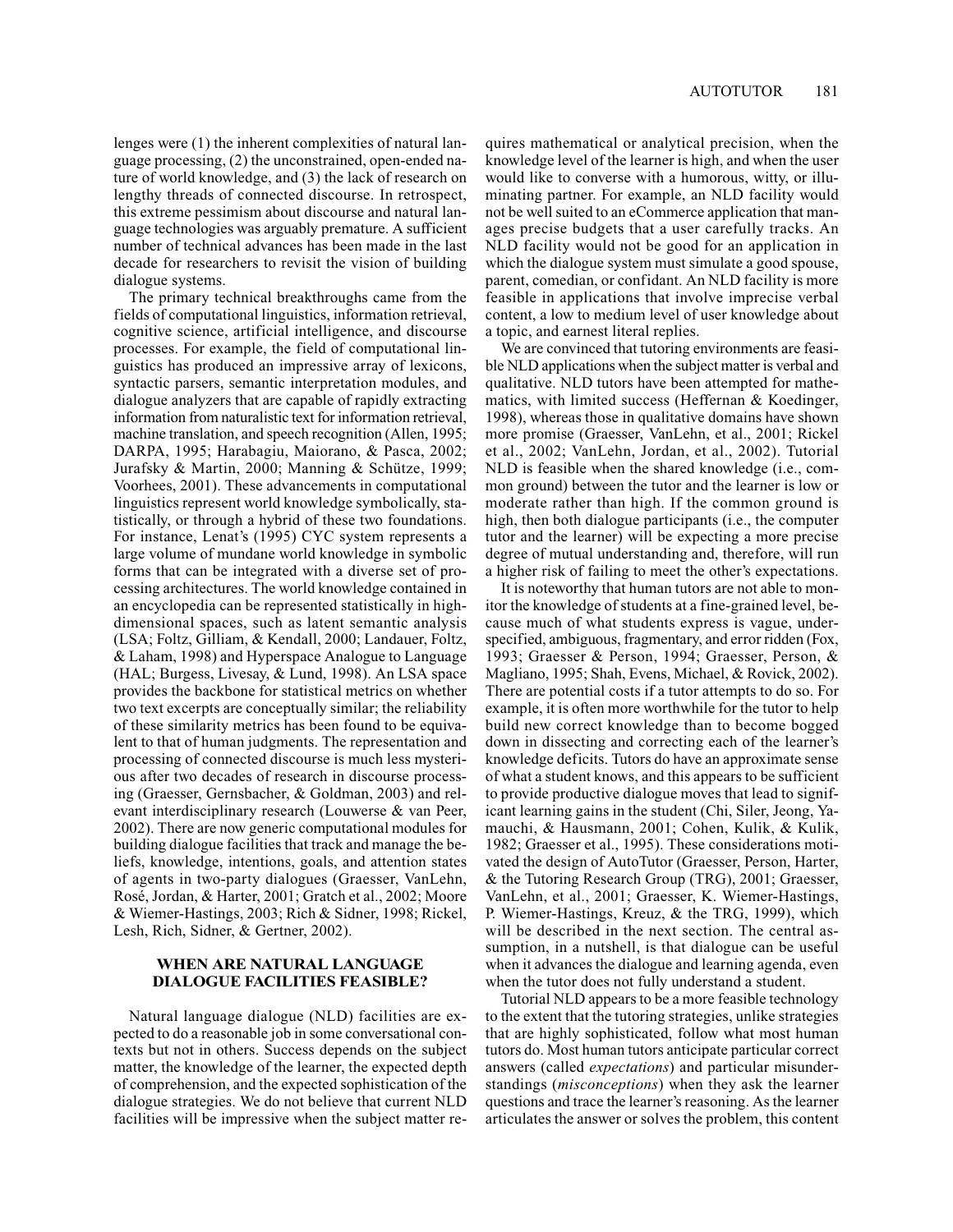is constantly being compared with the expectations and anticipated misconceptions. The tutor responds adaptively and appropriately when particular expectations or misconceptions are expressed. This tutoring mechanism is *expectation- and misconception-tailored* (EMT) *dialogue* (Graesser, Hu, & McNamara, in press). The EMT dialogue moves of most human tutors are not particularly sophisticated from the standpoint of ideal tutoring strategies that have been proposed in the fields of education and artificial intelligence (Graesser et al., 1995). Graesser and colleagues (Graesser & Person, 1994; Graesser et al., 1995) videotaped over 100 h of naturalistic tutoring, transcribed the data, classified the speech act utterances into discourse categories, and analyzed the rate of particular discourse patterns. These analyses revealed that human tutors rarely implement intelligent pedagogical techniques such as bona fide Socratic tutoring strategies, modeling–scaffolding–fading, reciprocal teaching, frontier learning, building on prerequisites, cascade learning, and diagnosis/remediation of deep misconceptions (Collins, Brown, & Newman, 1989; Palincsar & Brown, 1984; Sleeman & Brown, 1982). Instead, tutors tend to coach students in constructing explanations according to the EMT dialogue patterns. Fortunately, the EMT dialogue strategy is substantially easier to implement computationally than are sophisticated tutoring strategies.

Researchers have developed approximately half a dozen intelligent tutoring systems with dialogue in natural language. AutoTutor and Why/AutoTutor (Graesser et al., in press; Graesser, Person, et al., 2001; Graesser et al., 1999) were developed for introductory computer literacy and Newtonian physics. These systems help college students generate cognitive explanations and patterns of knowledge-based reasoning when solving particular problems. Why/Atlas (VanLehn, Jordan, et al., 2002) also has students learn about conceptual physics with a coach that helps build explanations of conceptual physics problems. CIRCSIM Tutor (Hume, Michael, Rovick, & Evens, 1996; Shah et al., 2002) helps medical students learn about the circulatory system by using strategies of an accomplished tutor with a medical degree. PACO (Rickel et al., 2002) assists learners in interacting with mechanical equipment and completing tasks by interacting in natural language.

Two generalizations can be made from the tutorial NLD systems that have been created to date. The first generalization addresses dialogue management. Finitestate machines for dialogue management (which will be described later) have served as an architecture that can produce working systems (such as AutoTutor, Why/ AutoTutor, and Why/Atlas). However, no full-fledged dialogue planners have been included in working systems that perform well enough to be satisfactorily evaluated (as in CIRCSIM Tutor and PACO). The *Mission Rehearsal System* (Gratch et al., 2002) comes closest to being a fullfledged dialogue planner, but the depth and sophistication of such planning are extremely limited. Dialogue planning is very difficult because it requires the precise recognition of knowledge states (goals, intentions, beliefs,

knowledge) and a closed system of formal reasoning. Unfortunately, the dialogue contributions of most learners are too vague and underspecified to afford precise recognition of knowledge states. The second generalization addresses the representation of world knowledge. An LSA-based statistical representation of world knowledge allows the researcher to have some world knowledge component up and running very quickly (measured in hours or days), whereas a symbolic representation of world knowledge takes years or decades to develop. AutoTutor (and Why/AutoTutor) routinely incorporates LSA in its knowledge representation, so a new subject matter can be quickly developed.

## **AUTOTUTOR**

AutoTutor is an NLD tutor developed by Graesser and colleagues at the University of Memphis (Graesser, Person, et al., 2001; Graesser, VanLehn, et al., 2001; Graesser et al., 1999; Song, Hu, Olney, Graesser, & the TRG, in press). AutoTutor poses questions or problems that require approximately a paragraph of information to answer. An example question in conceptual physics is "Suppose a boy is in a free-falling elevator and he holds his keys motionless right in front of his face and then lets go. What will happen to the keys? Explain why." Another example question is "When a car without headrests on the seats is struck from behind, the passengers often suffer neck injuries. Why do passengers get neck injuries in this situation?" It is possible to accommodate questions with answers that are longer or shorter; the paragraph span is simply the length of the answers that have been implemented in AutoTutor thus far, in an attempt to handle open-ended questions that invite answers based on qualitative reasoning. Although an ideal answer is approximately three to seven sentences in length, the initial answers to these questions by learners are typically only one word to two sentences in length. This is where tutorial dialogue is particularly helpful. AutoTutor engages the learner in a dialogue that assists the learner in the evolution of an improved answer that draws out more of the learner's knowledge that is relevant to the answer. The dialogue between AutoTutor and the learner typically lasts 30–100 *turns* (i.e., the learner expresses something, then the tutor does, then the learner, and so on). There is a *mixed-initiative* dialogue to the extent that each dialogue partner can ask questions and start new topics of discussion.

Figure 1 shows the interface of AutoTutor. The major question (involving, in this example, a boy dropping keys in a falling elevator) is selected and presented in the top right window. This major question remains at the top of the Web page until it is finished being answered during a multiturn dialogue between the student and AutoTutor. The student uses the bottom right window to type in his or her contribution for each turn, and the content of both tutor and student turns is reflected in the bottom left window. The animated conversational agent resides in the upper left area. The agent uses either an AT&T, SpeechWorks,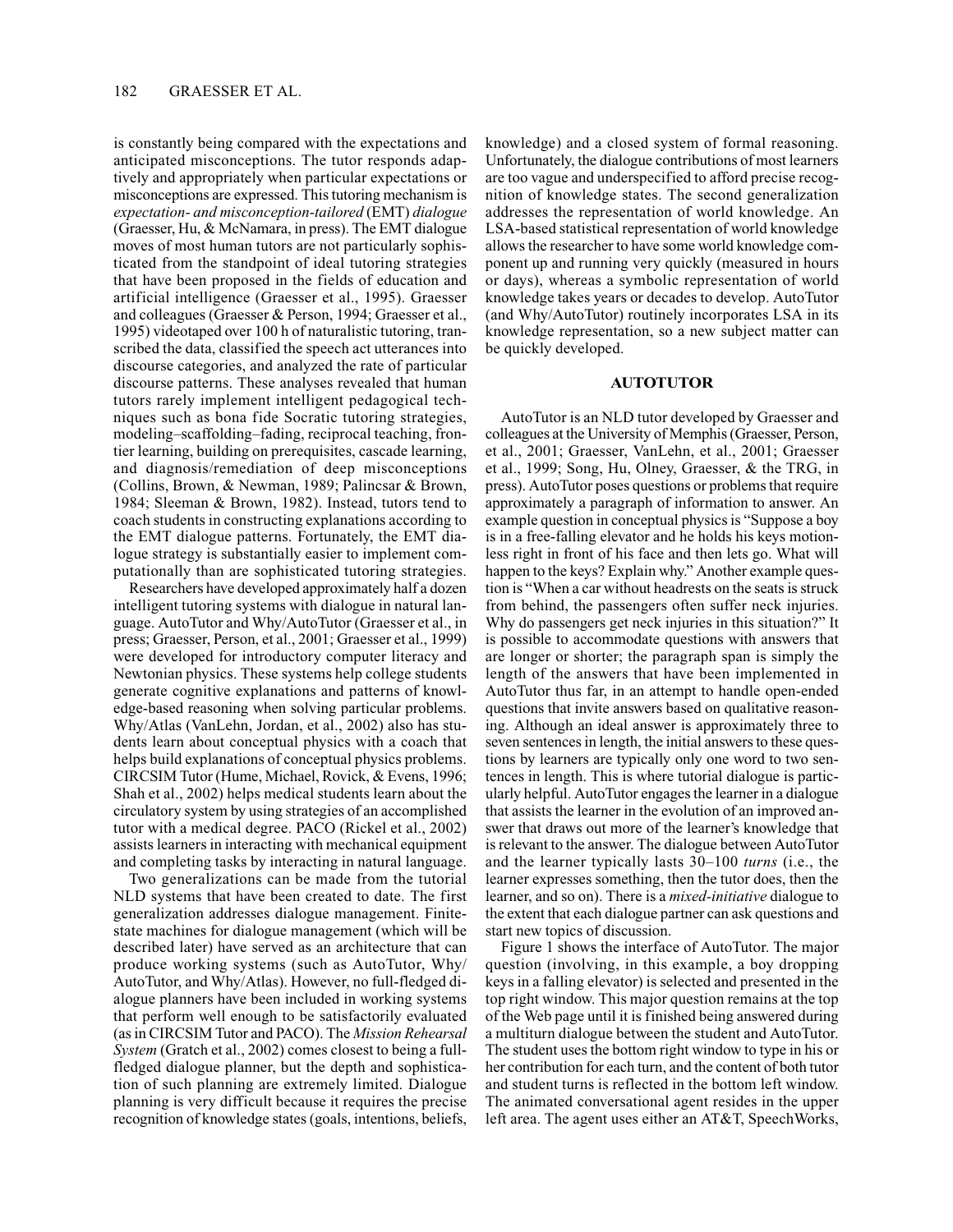

**Figure 1. A computer screen of AutoTutor for the subject matter of conceptual physics.**

or Microsoft Agent speech engine (dependent on licensing agreements) to say the content of AutoTutor's turns during the process of answering the presented question. Figure 2 shows a somewhat different interface that is used when tutoring computer literacy. This interface has a display area for diagrams, but no dialogue history window.

The design of AutoTutor was inspired by three bodies of research: theoretical, empirical, and applied. These include explanation-based constructivist theories of learning (Aleven & Koedinger, 2002; Chi, de Leeuw, Chiu, & LaVancher, 1994; VanLehn, Jones, & Chi, 1992), intelligent tutoring systems that adaptively respond to student knowledge (Anderson, Corbett, Koedinger, & Pelletier, 1995; VanLehn, Lynch, et al., 2002), and empirical research that has documented the collaborative constructive activities that routinely occur during human tutoring (Chi et al., 2001; Fox, 1993; Graesser et al., 1995; Moore, 1995; Shah et al., 2002). According to the explanationbased constructivist theories of learning, learning is more effective and deeper when the learner must actively generate explanations, justifications, and functional procedures than when he or she is merely given information to read. Regarding adaptive intelligent tutoring systems, the tutors give immediate feedback on the learner's actions and guide the learner on what to do next in a fashion that is sensitive to what the system believes the learner knows. Regarding the empirical research on tutorial dialogue, the patterns of discourse uncovered in naturalistic tutoring are imported into the dialogue management facilities of AutoTutor.

## **Covering Expectations, Correcting Misconceptions, and Answering Questions with Dialogue Moves**

AutoTutor produces several categories of *dialogue moves* that facilitate covering the information that is anticipated by AutoTutor's *curriculum script*. The curriculum script includes the questions, problems, expectations, misconceptions, and most relevant subject matter content. AutoTutor delivers its dialogue moves by an animated *conversational agent* (synthesized speech, facial expressions, gestures), whereas learners enter their answers by keyboard. AutoTutor provides positive, neutral, and negative *feedback* to the learner, *pumps* the learner for more information (e.g., with the question "What else?"), *prompts*the learner to fill in missing words, gives *hints*, fills in missing information with *assertions*, identifies and *corrects* bad answers, *answers* learners' questions, and *summarizes* answers. As the learner expresses information over many turns, the information in the three to seven sentences of an answer is eventually covered, and the question is answered. During the process of supplying the ideal answer, the learner periodically articulates misconceptions and false assertions. If these misconceptions have been anticipated and incorporated into the program, AutoTutor provides the learner with information to correct the misconceptions. Therefore, as the learner expresses information over the turns, this information is compared with expectations and misconceptions, and AutoTutor formulates its dialogue moves in a fashion that is sensitive to the learner's input. That is,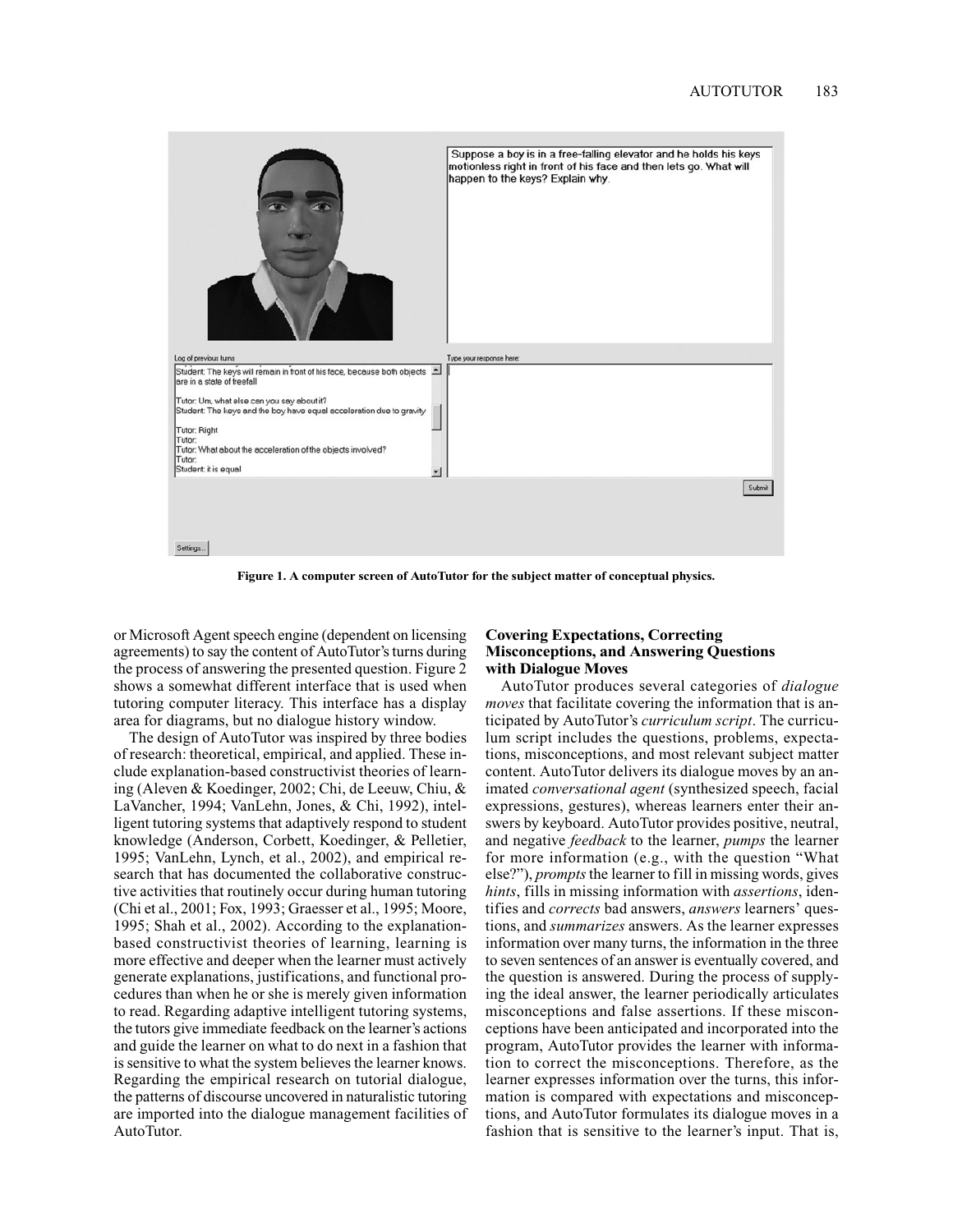

**Figure 2. A computer screen of AutoTutor for the subject matter of introductory computer literacy.**

AutoTutor implements the EMT dialogue, which is known to be common in human tutoring.

The conversation below illustrates some of the features of AutoTutor's dialogue. This was an actual conversation with a student taken from one of the AutoTutor log files. Discourse tags have been added in capitals, whereas other descriptive information is added in italics.

AutoTutor: When a car without headrests on the seats is struck from behind, the passengers often suffer neck injuries. Why do passengers get neck injuries in this situation? (MAIN QUESTION)

Student: The passenger experiences a backward acceleration, while the car moves forward.

AutoTutor: And can you add to that? (PUMP)

Student: This is because the passenger experiences a force opposite in direction to the force on the car.

AutoTutor: Um, yes, correct! (POSITIVE FEEDBACK) When the neck provides a large force, what within the neck would get damaged? (HINT)

Student: The spine.

AutoTutor: Umm (NEUTRAL NEGATIVE FEEDBACK), I think you can get this. Damage within the neck will occur in the ligaments and the . . .? [*spoken with rising intonation and accompanied with a prompting hand gesture*] (PROMPT):

Student: Muscles.

AutoTutor: Brilliant! (POSITIVE FEEDBACK) Ligaments and the muscles. (PROMPT RESPONSE) Let's keep going. (DIALOGUE ADVANCER) Additionally, when there is no headrest present in the car, what accelerates the head of the passenger? (HINT)

Student: The impact from behind.

AutoTutor: I am sure you can get this. The head of the passenger will be accelerated by the passenger's . . . ? [*spoken with rising intonation and accompanied with a prompting hand gesture*] (PROMPT)

Student: Car.

AutoTutor: Wrong! (NEGATIVE FEEDBACK) By the passenger's neck. (PROMPT RESPONSE):

[*moving ahead 22 turns in the dialogue*]

AutoTutor: Do you perhaps have any general conceptual physics questions? (QUESTION PROMPT)

Student: No.

AutoTutor: How would you answer my first question, having gone over what we've just talked about? (FINAL AN-SWER PROMPT)

Student: The passengers get neck injuries because … [*81 additional words*].

AutoTutor: Great! (POSITIVE FEEDBACK) To recap, when a car is struck from behind, the force of impact will cause the car to experience a large forward acceleration. The car seat is attached to the car and will also have the same large acceleration. When the car is hit from behind, the seat will exert the same acceleration to the torso of the body. In order for the head to go along with the torso, it will need to be accelerated at the same rate as the torso. Since the head has no acceleration being applied to it by a headrest, the neck gets stretched, damaging its muscles and ligaments in an attempt to produce the required large acceleration. (SUMMARY)

In addition to asking questions, AutoTutor attempts to handle questions posed by the learner. However, somewhat surprisingly, students rarely ask questions in classrooms, human tutoring sessions, and AutoTutor sessions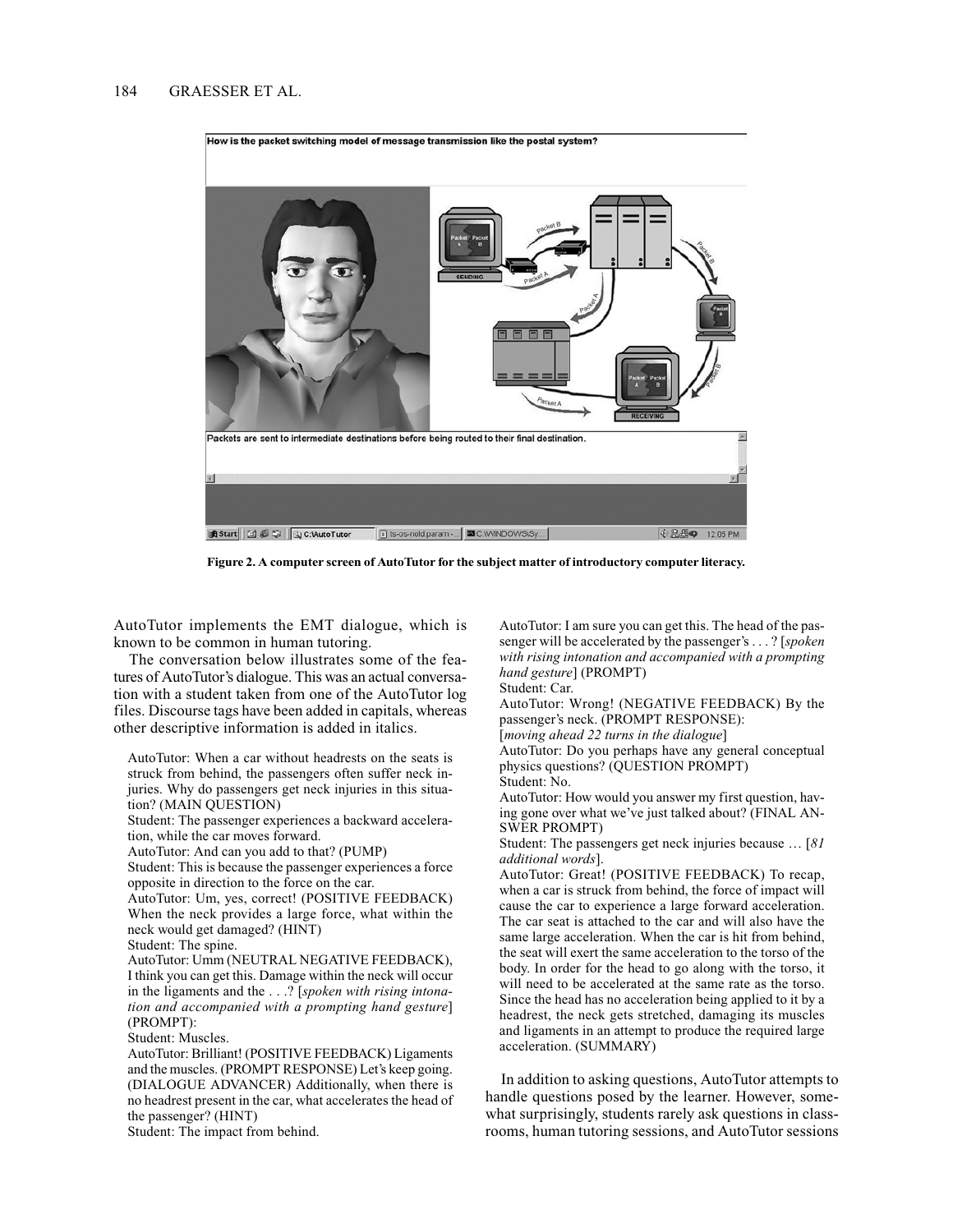(Graesser & Olde, 2003; Graesser & Person, 1994). The rate of learner questions is one question per 6–7 h in a classroom environment and one question per 2 min in tutoring. Although it is pedagogically disappointing that learners ask so few questions, the good news is that this aspect of human tutor interaction makes it easier to build a dialogue-based intelligent tutoring system such as AutoTutor. It is not computationally feasible to interpret any arbitrary learner input from scratch and to construct a mental space that adequately captures what the learner has in mind. Instead, the best that AutoTutor can do is to compare learner input with expectations through patternmatching operations. Therefore, what human tutors and learners do is compatible with what currently can be handled computationally within AutoTutor.

#### **Latent Semantic Analysis**

AutoTutor uses LSA for its conceptual pattern-matching algorithm when evaluating whether student input matches the expectations and anticipated misconceptions. LSA is a high-dimensional statistical technique that, among other things, measures the conceptual similarity of any two pieces of text, such as words, sentences, paragraphs, or lengthier documents (Foltz et al., 2000; E. Kintsch, Steinhart, Stahl, & the LSA Research Group, 2000; W. Kintsch, 1998; Landauer & Dumais, 1997; Landauer et al., 1998). A cosine is calculated between the LSA vector associated with expectation  $E$  (or misconception  $M$ ) and the vector associated with learner input *I*. *E* (or *M* ) is scored as covered if the match between *E* or *M* and the learner's text input *I* meets some threshold, which has varied between .40 and .85 in previous instantiations of AutoTutor. As the threshold parameter increases, the learner needs to be more precise in articulating information and thereby cover the expectations.

Suppose that there are four key expectations embedded within an ideal answer. AutoTutor expects all four to be covered in a complete answer and will direct the dialogue in a fashion that finesses the students to articulate these expectations (through prompts and hints). AutoTutor stays on topic by completing the subdialogue that covers *E* before starting a subdialogue on another expectation. For example, suppose an answer requires the expectation: *The force of impact will cause the car to experience a large forward acceleration.* The following family of prompts is available to encourage the student to articulate particular content words in the expectation:

1. The impact will cause the car to experience a forward  $\overline{\phantom{1}}$ .

2. The impact will cause the car to experience a large acceleration in what direction?

3. The impact will cause the car to experience a forward acceleration with a magnitude that is very \_\_\_\_\_?

4. The car will experience a large forward acceleration after the force of \_\_\_\_\_\_?

5. The car will experience a large forward acceleration from the impact's \_\_\_\_\_?

6. What experiences a large forward acceleration? \_\_\_\_\_\_

The particular prompts that are selected are those that fill in missing information if answered successfully. Thus, the dialogue management component adaptively selects hints and prompts in an attempt to achieve pattern completion. The expectation is covered when enough of the ideas underlying the content words in the expectation are expressed by the student so that the LSA threshold is met or exceeded.

AutoTutor considers everything the student expresses during Conversation Turns 1–*n* to evaluate whether expectation *E* is covered. If the student has failed to articulate one of the six content words (*force*, *impact*, *car*, *large*, *forward*, *acceleration*), AutoTutor selects the corresponding prompts 5, 4, 6, 3, 2, and 1, respectively. Therefore, if the student has made assertions X, Y, and Z at a particular point in the dialogue, then all possible combinations of X, Y, and Z would be considered in the matches: X, Y, Z, XY, XZ, YZ, and XYZ. The degree of match for each comparison between *E* and *I* is computed as cosine (vector  $E$ , vector  $I$ ). The maximum cosine match score among all seven combinations of sentences is one method used to assess whether *E* is covered. If the match meets or exceeds threshold T, then *E* is covered. If the match is less than T, then AutoTutor selects the prompt (or hint) that has the best chance of improving the match if the learner provides the correct answer to the prompt. Only explicit statements by the learner (not by AutoTutor) are considered when determining whether expectations are covered. As such, this approach is compatible with constructivist learning theories that emphasize the importance of the learner's generating the answer. We are currently fine-tuning the LSA-based pattern matches between learner input and AutoTutor's expected input (Hu et al., 2003; Olde, Franceschetti, Karnavat, Graesser, & the TRG, 2002).

LSA does a moderately impressive job of determining whether the information in learner essays matches particular expectations associated with an ideal answer. For example, we have instructed experts in physics or computer literacy to make judgments concerning whether particular expectations were covered within learner essays on conceptual physics problems. Using either stringent or lenient criteria, these experts computed a coverage score based on the proportion of expectations that were believed to be present in the learner essays. LSA was used to compute the proportion of expectations covered, using varying thresholds of cosine values on whether information in the learner essay matched each expectation. Correlations between the LSA scores and the judges' coverage scores have been found to be approximately .50 for both conceptual physics (Olde et al., 2002) and computer literacy (Graesser, P. Wiemer-Hastings, et al., 2000). Correlations generally increase as the length of the text increases, reaching as high as .73 in research conducted at other labs (see Foltz et al., 2000). LSA metrics have also done a reasonable job tracking the coverage of expectations and the identification of misconceptions dur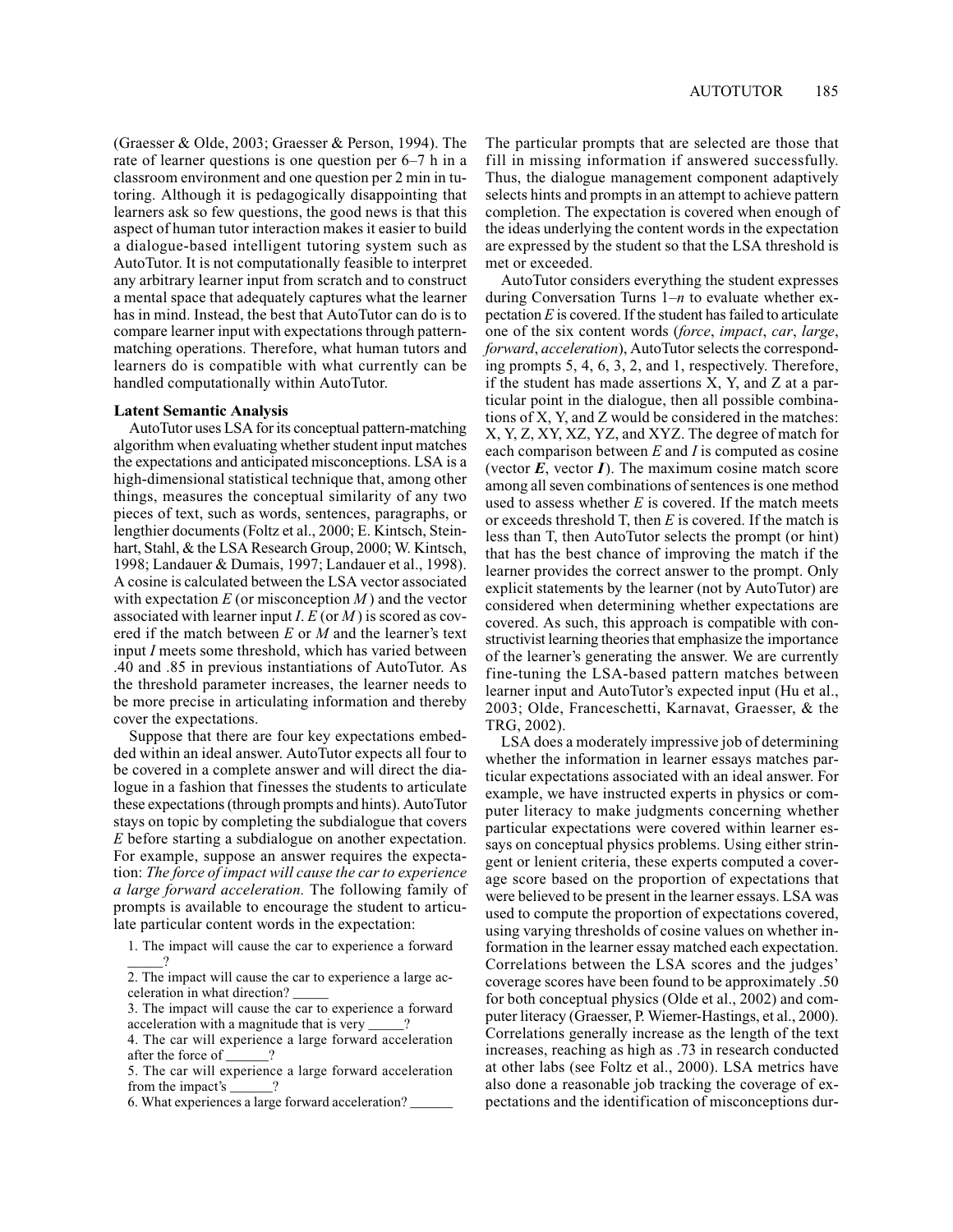ing the dynamic, turn-by-turn dialogue of AutoTutor (Graesser et al., 2000).

The conversation is finished for the main question or problem when all expectations are covered. In the meantime, if the student articulates information that matches any misconception, the misconception is corrected as a subdialogue and then the conversation returns to finish coverage of the expectations. Again, the process of covering all expectations and correcting misconceptions that arise normally requires a dialogue of 30–100 turns (i.e., 15–50 student turns).

## **A Sketch of AutoTutor's Computational Architecture**

The computational architectures of AutoTutor have been discussed extensively in previous publications (Graesser, Person et al., 2001; Graesser, VanLehn, et al., 2001; Graesser, K. Wiemer-Hastings, et al., 1999; Song et al., in press), so this article will provide only a brief sketch of the components. The original AutoTutor was written in Java and resided on a Pentium-based server platform to be delivered over the Internet. The most recent version has a more modular architecture that will not be discussed in this article. The software residing on the server has a set of permanent databases that are not updated throughout the course of tutoring. These permanent components include the five below.

**Curriculum script repository**. Each script contains the content associated with a question or problem. For each, there is (1) the ideal answer; (2) a set of expectations; (3) families of potential hints, correct hint responses, prompts, correct prompt responses, and assertions associated with each expectation; (4) a set of misconceptions and corrections for each misconception; (5) a set of key words and functional synonyms; (6) a summary; and (7) markup language for the speech generator and gesture generator for components in (1) through (6) that require actions by the animated agents. Subject-matter experts can easily create the content of the curriculum script with an authoring tool called the *AutoTutor Script Authoring Tool* (ASAT; Susarla et al., 2003).

**Computational linguistics modules**. There are lexicons, syntactic parsers, and other computational linguistics modules that are used to extract and classify information from learner input. It is beyond the scope of this article to describe these modules further.

**Corpus of documents**. This is a textbook, articles on the subject matter, or other content that the questionanswering facility accesses for paragraphs that answer questions.

**Glossary**. There is a glossary of technical terms and their definitions. Whenever a learner asks a definitional question ("What does X mean?"), the glossary is consulted and the definition is produced for the entry in the glossary.

**LSA space**. LSA vectors are stored for words, curriculum script content, and the documents in the corpus.

In addition to the five static data modules enumerated above, AutoTutor has a set of processing modules and dynamic storage units that maintain qualitative content and quantitative parameters. Storage registers are frequently updated as the tutoring process proceeds. For example, AutoTutor keeps track of student ability (as evaluated by LSA from student assertions), student initiative (such as the incidence of student questions), student verbosity (number of words per student turn), and the incremental progress in having a question answered as the dialogue history grows, turn by turn. The dialogue management module of AutoTutor flexibly adapts to the student by virtue of these parameters, so it is extremely unlikely that two conversations with AutoTutor are ever the same.

**Dialogue Management.** The dialogue management module is an *augmented finite state transition network* (for details, see Allen, 1995; Jurafsky & Martin, 2000). The *nodes* in the network refer to knowledge goal states (e.g., expectation *E* is under focus and AutoTutor wants to get the student to articulate it) or dialogue states (e.g., the student just expressed an assertion as his or her first turn in answering the question). The *arcs* refer to categories of tutor dialogue moves (e.g., feedback, pumps, prompts, hints, summaries) or discourse markers that link dialogue moves (e.g., "okay," "moving on," "furthermore"; Louwerse & Mitchell, 2003). A particular arc is traversed when particular conditions are met. For example, a pump arc is traversed when it is the student's first turn and the student's assertion has a low LSA match value.

Arc traversal is normally contingent on outputs of computational algorithms and procedures that are sensitive to the dynamic evolution of the dialogue. These algorithms and procedures operate on the snapshot of parameters, curriculum content, knowledge goal states, student knowledge, dialogue states, LSA measures, and so on, which reflect the current conversation constraints and achievements. For example, there are algorithms that select dialogue move categories intended to get the student to fill in missing information in *E* (the expectation under focus). There are several alternative algorithms for achieving this goal. Consider one of the early algorithms that we adopted, which relied on *fuzzy production rules*. If the student had almost finished articulating *E* but lacked a critical noun or verb, then a prompt category would be selected because the function of prompts is to extract single words from students. The particular prompt selected from the curriculum script would be tailored to extract the particular missing word through another module that fills posted dialogue move categories with particular content. If the student is classified as having high ability and has failed to articulate most of the words in *E*, then a hint category might be selected. Fuzzy production rules made these selections.

An alternative algorithm to fleshing out *E* uses two cycles of hint–prompt–assertion. That is, AutoTutor's selection of dialogue moves over successive turns follows a particular order: first hint, then prompt, then assert,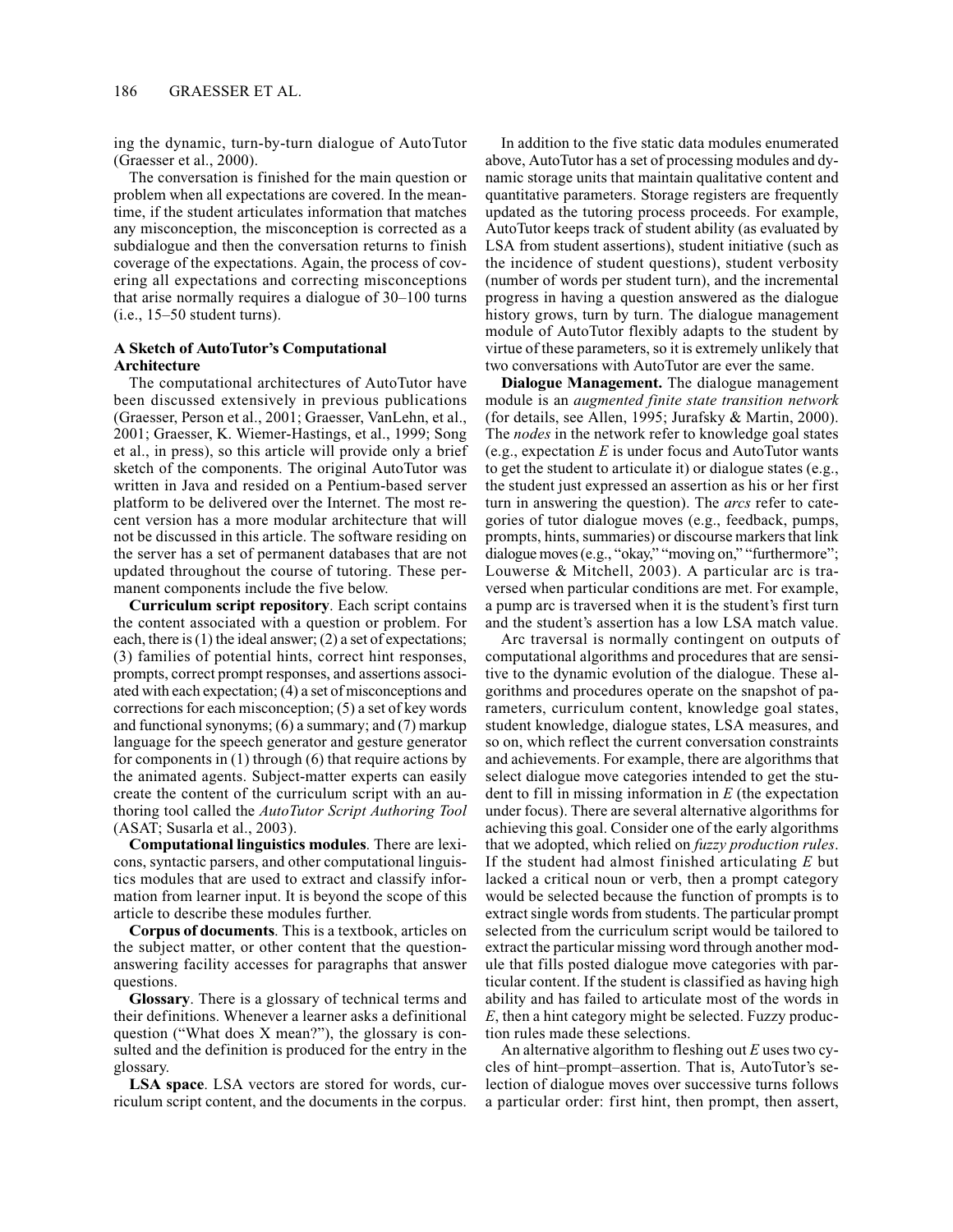then hint, then prompt, then assert. AutoTutor exits the two cycles as soon as the student articulates *E* to satisfaction (i.e., the LSA threshold is met).

Other processing modules in AutoTutor execute various important functions: linguistic information extraction, speech act classification, question answering, evaluation of student assertions, selection of the next expectation to be covered, and speech production with the animated conversational agent. It is beyond the scope of this paper to describe all of these modules, but two will be described briefly.

**Speech act classifier**. AutoTutor needs to determine the intent or conversational function of a learner's contribution in order to respond to the student flexibly. AutoTutor obviously should respond very differently when the learner makes an assertion than when the learner asks a question. A learner who asks "Could you repeat that?" would probably not like to have "yes" or "no" as a response, but would like to have the previous utterance repeated. The classifier system has 20 categories. These categories include assertions, metacommunicative expressions ("Could you repeat that?" "I can't hear you"), metacognitive expressions ("I don't know," "I'm lost"), short responses ("Oh," "Yes"), and the 16 question categories identified by Graesser and Person (1994). The classifier uses a combination of syntactic templates and key words. Syntactic tagging is provided by the Apple Pie parser (Sekine & Grishman, 1995) together with cascaded finite state transducers (see Jurafsky & Martin, 2000). The finite state transducers consist of a transducer of key words (e.g., "difference" and "comparison" in the comparison question category) and syntactic templates. Extensive testing of the classifier showed that the accuracy of the classifier ranged from 65% to 97%, depending on the corpus, and was indistinguishable from the reliability of human judges (Louwerse, Graesser, Olney, & the TRG, 2002; Olney et al., 2003).

**Selecting the expectation to cover next**. After one expectation is finished being covered, AutoTutor moves on to cover another expectation that has a subthreshold LSA score. There are different pedagogical principles that guide this selection of which expectation to post next on the goal stack. One principle is called the *zone of proximal development* or *frontier learning*. AutoTutor selects the particular *E* that is the smallest increment above what the student has articulated. That is, it modestly extends what the student has already articulated. Algorithmically, this is simply the expectation with the highest LSA coverage score among those expectations that have not yet been covered. A second principle is called the *coherence* principle. In an attempt to provide a coherent thread of conversation, AutoTutor selects the (uncovered) expectation that has the highest LSA similarity to the expectation that was most recently covered. A third pedagogical principle is to select a *central pivotal* expectation that has the highest likelihood of pulling in the content of the other expectations. The most central expectation is the one with the highest mean LSA simi-

larity to the remaining uncovered expectations. We normally weight these three principles in tests of AutoTutor, but it is possible to alter these weights by simply changing three parameters. Changes in these parameters, as well as in others (e.g., the LSA threshold *T* ), end up generating very different conversations.

### **EVALUATIONS OF AUTOTUTOR**

Different types of performance evaluation can be made in an assessment of the success of AutoTutor. One type is technical and will not be addressed in depth in this article. This type evaluates whether particular computational modules of AutoTutor are producing output that is valid and satisfies the intended specifications. For example, we previously reported data on the accuracy of LSA and the speech act classifier in comparison with the accuracy of human judges. A second type of evaluation assesses the quality of the dialogue moves produced by AutoTutor. That is, it addresses the extent to which AutoTutor's dialogue moves are coherent, relevant, and smooth. A third type of evaluation assesses whether AutoTutor is successful in producing learning gains. A fourth assesses the extent to which learners like interacting with AutoTutor. In this section, we present what we know so far about the second and third types of evaluation.

Expert judges have evaluated AutoTutor with respect to conversational smoothness and the pedagogical quality of its dialogue moves (Person, Graesser, Kreuz, Pomeroy, & the TRG, 2001). The experts' mean ratings were positive (i.e., smooth rather than awkward conversation, good rather than bad pedagogical quality), but there is room for improvement in the naturalness and pedagogical effectiveness of the dialogue. In more recent studies, a *bystander Turing test* has been performed on the naturalness of AutoTutor's dialogue moves (Person, Graesser, & the TRG, 2002). In these studies, we randomly selected 144 tutor moves in the tutorial dialogues between students and AutoTutor. Six human tutors (from the computer literacy tutor pool at the University of Memphis) were asked to fill in what they would say at these 144 points. Thus, at each of these 144 tutor turns, the corpus contained what the human tutors generated and what AutoTutor generated. A group of computer literacy students was asked to discriminate between dialogue moves generated by a human versus those generated by a computer; half, in fact, were by humans and half were by computer. It was found that the bystander students were unable to discriminate whether particular dialogue moves had been generated by a computer or by a human; the *d*′ discrimination scores were near zero.

The results of the bystander Turing test presented above are a rather impressive outcome that is compatible with the claim that AutoTutor is a good simulation of human tutors. AutoTutor manages to have productive and reasonably smooth conversations without achieving a complete and deep understanding of what the student expresses. There is an alternative interpretation, however,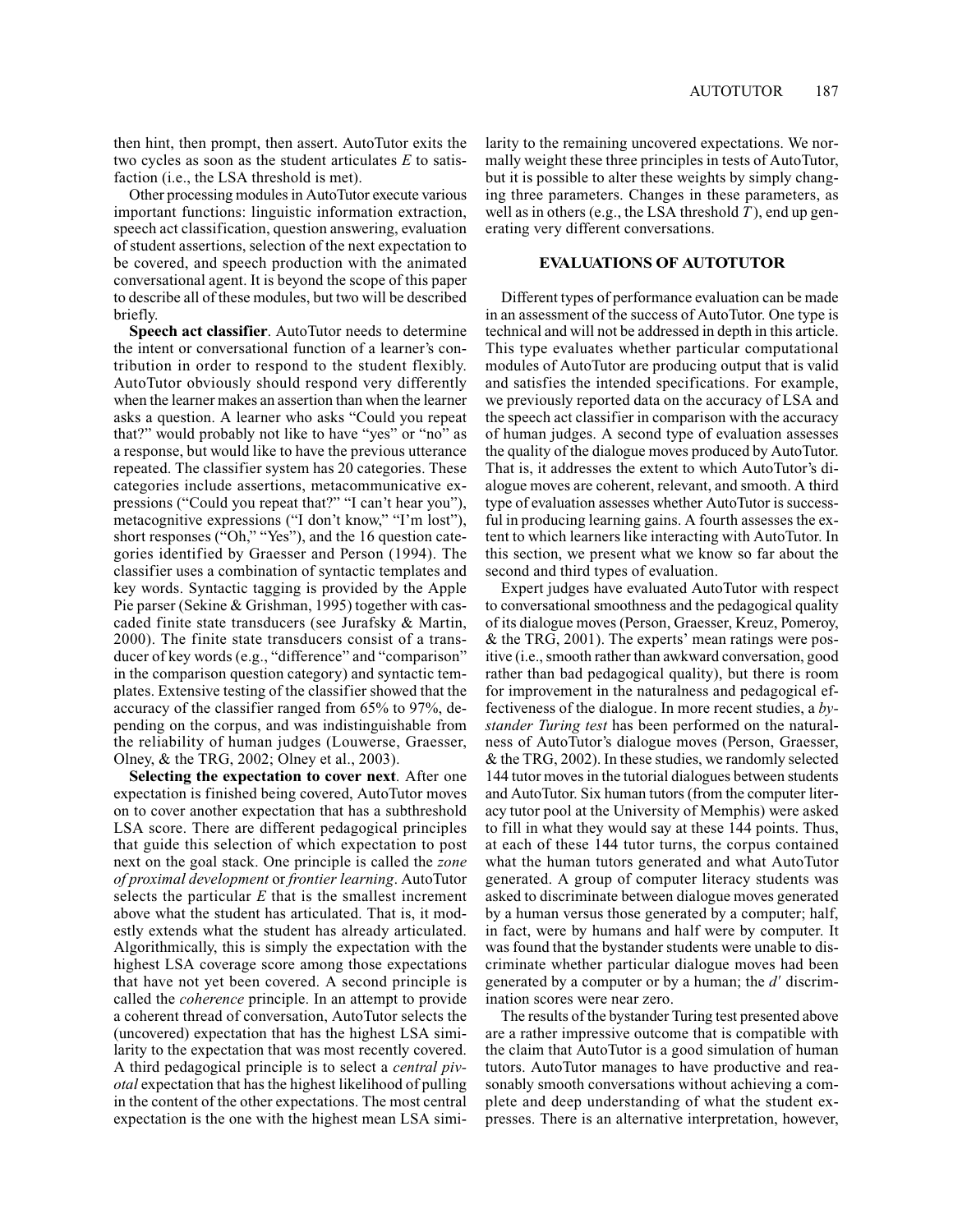which is just as interesting. Perhaps tutorial dialogue is not highly constrained, so the tutor has great latitude in what can be said without disrupting the conversation. In essence, there is a large landscape of options regarding what the tutor can say at most points in the dialogue. If this is the case, then it truly is feasible to develop tutoring technologies around NLD. These conversations are flexible and resilient, not fragile.

AutoTutor has been evaluated on learning gains in several experiments on the topics of computer literacy (Graesser, Moreno, et al., 2003; Person, Graesser, Bautista, Mathews, & the TRG, 2001) and conceptual physics (Graesser, Jackson, et al., 2003; VanLehn & Graesser, 2002). In most of the studies, a pretest is administered, followed by a tutoring treatment, followed by a posttest. In some experiments, there is a posttest-only design and no pretest. In the tutoring treatments, AutoTutor's scores are compared with scores of different types of comparison conditions. The comparison conditions vary from experiment to experiment because colleagues have had different views on what a suitable control condition would be. AutoTutor posttest scores have been compared with (1) pretest scores ( *pretest*); (2) read-nothing scores (*read nothing*); (3) scores after relevant chapters from the course textbook are read (*textbook*); (4) same as (3) except that content is included only if it is directly relevant to the content during training by AutoTutor (*textbook reduced*); and (5) scores after the student reads text prepared by the experimenters that succinctly describes the content covered in the curriculum script of AutoTutor (*script content*). The dependent measures were different for computer lit-

eracy and physics, so the two sets of studies will be discussed separately.

Table 1 presents data on three experiments on computer literacy. The data in Table 1 constitute a reanalysis of studies reported in two published conference proceedings (Graesser, Moreno, et al., 2003; Person, Graesser, Bautista, et al., 2001). The numbers of students run in Experiments 1, 2, and 3 were 36, 24, and 81, respectively. The students learned about hardware, operating systems, and the Internet by collaboratively answering 12 questions with AutoTutor or being assigned to the read-nothing or the textbook condition. Person, Graesser, Bautista, et al. used a repeated measures design, counterbalancing training condition (AutoTutor, textbook, and read nothing) against the three topic areas (hardware, operating systems, and Internet). The students were given three types of tests. The shallow test consisted of multiple-choice questions that were randomly selected from a test bank associated with the textbook chapters in the computer literacy course. All of these questions were classified as shallow questions according to Bloom's (1956) taxonomy. Experts on computer literacy constructed the deep questions associated with the textbook chapters; these were multiple-choice questions that tapped causal mental models and deep reasoning. It should be noted that these shallow and deep multiple-choice questions were prepared by individuals who were not aware of the content of AutoTutor. They were written to cover content in the textbook on computer literacy. In contrast, the cloze task was tailored to AutoTutor training. The ideal answers to the questions during training were presented on

|                           | Test             |           |          |         |                  |     |                  |      |                  |      |
|---------------------------|------------------|-----------|----------|---------|------------------|-----|------------------|------|------------------|------|
| Experiments               | Shallow          |           |          |         | Deep             |     |                  |      | Cloze            |      |
|                           | Pretest          |           | Posttest |         | Pretest          |     | Posttest         |      | Posttest         |      |
|                           | $\boldsymbol{M}$ | <b>SD</b> | M        | SD      | $\boldsymbol{M}$ | SD  | $\boldsymbol{M}$ | SD   | $\boldsymbol{M}$ | SD   |
| Experiment 1 <sup>a</sup> |                  |           |          |         |                  |     |                  |      |                  |      |
| AutoTutor                 |                  |           | .597     | .22     |                  |     | .547             | .27  | .383             | .15  |
| Textbook                  |                  |           | .606     | .21     |                  |     | .515             | .22  | .331             | .15  |
| Read nothing              |                  |           | .565     | .26     |                  |     | .476             | .25  | .295             | .14  |
| Effect size,              |                  |           |          | $-0.04$ |                  |     |                  | 0.15 |                  | 0.35 |
| Effect size <sub>n</sub>  |                  |           |          | 0.12    |                  |     |                  | 0.28 |                  | 0.63 |
| Experiment 2 <sup>a</sup> |                  |           |          |         |                  |     |                  |      |                  |      |
| AutoTutor                 |                  |           | .577     | .18     |                  |     | .580             | .26  | .358             | .19  |
| Textbook                  |                  |           | .553     | .23     |                  |     | .452             | .28  | .305             | .17  |
| Read nothing              |                  |           | .541     | .23     |                  |     | .425             | .32  | .256             | .14  |
| Effect size.              |                  |           |          | 0.10    |                  |     |                  | 0.46 |                  | 0.31 |
| Effect size <sub>n</sub>  |                  |           |          | 0.16    |                  |     |                  | 0.48 |                  | 0.73 |
| Experiment 3 <sup>b</sup> |                  |           |          |         |                  |     |                  |      |                  |      |
| AutoTutor                 | .541             | .26       | .520     | .26     | .383             | .15 | .496             | .16  | .322             | .19  |
| Textbook reduced          | .561             | .23       | .539     | .24     | .388             | .16 | .443             | .17  | .254             | .15  |
| Read nothing              | .523             | .21       | .515     | .25     | .379             | .16 | .360             | .14  | .241             | .16  |
| Effect size $_{t}$        |                  |           |          | $-0.08$ |                  |     |                  | 0.31 |                  | 0.45 |
| Effect size <sub>n</sub>  |                  |           |          | 0.02    |                  |     |                  | 0.97 |                  | 0.51 |
| Effect size <sub>p</sub>  |                  |           |          | $-0.08$ |                  |     |                  | 0.75 |                  |      |

**Table 1 Results of AutoTutor Experiments on Computer Literacy**

Note—Effect size<sub>t</sub> = effect size using the textbook comparison group; effect size<sub>n</sub> = effect size using the read-nothing comparison group; effect size<sub>p</sub> = effect size using the pretest. <sup>a</sup>Reanalysis of data reported in Person, Graesser, Bautista, Mathews, and the Tutoring Research Group (2001). bReanalysis of data reported in Graesser, Moreno, et al. (2003).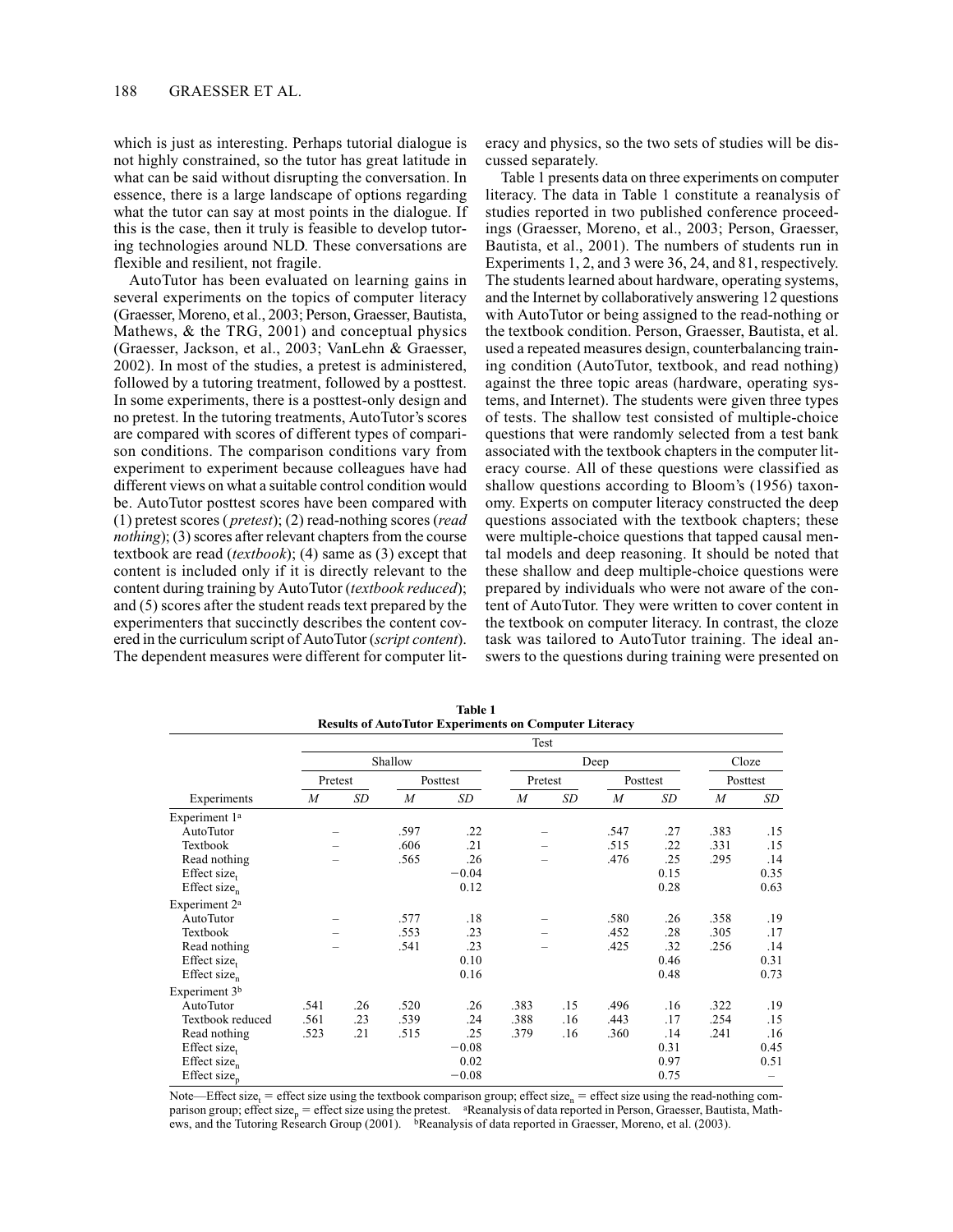the cloze test, with four content words deleted for each answer. The student's task was to fill in the missing content words. The proportion of questions answered correctly served as the metric for the shallow, deep, and cloze tasks. The Graesser, Moreno, et al. study had the same design except that a pretest was administered, there was an expanded set of deep multiple-choice questions, and a textbook-reduced comparison condition was used instead of the textbook condition.

In Table 1, the means, standard deviations, and effect sizes in standard deviation units are reported. The effect sizes revealed that AutoTutor did not facilitate learning on the shallow multiple-choice test questions that had been prepared by the writers of the test bank for the textbook. All of these effect sizes were low or negative (mean effect size was .05 for the seven values in Table 1). Shallow knowledge is not the sort of knowledge that AutoTutor was designed to deal with, so this result is not surprising. AutoTutor was built to facilitate deep reasoning, and this was apparent in the effect sizes for the deep multiplechoice questions. All seven of these effect sizes in Table 1 were positive, with a mean of .49. Similarly, all six of the effect sizes for the cloze tests were positive, with a mean of .50. These effect sizes were generally larger when the comparison condition was read nothing  $(M = .43)$  for nine effect sizes in Table 1) than when the comparison condition was the textbook or textbook-reduced condition  $(M = .22)$ . These means are in the same ball park as human tutoring, which has shown an effect size of .42 in comparison with classroom controls in the meta-analysis of Cohen et al. (1982). The control conditions in Cohen et al.'s meta-analyses are analogous to the read-nothing condition in the present experiments, since the participants in the present study all had classroom experience with computer literacy.

Table 2 shows results of an experiment on conceptual physics that was reported in a published conference proceeding (Graesser, Jackson, et al., 2003). The participants were given a pretest, completed training, and were given a posttest. The conditions were AutoTutor, textbook, and read nothing. The two tests tapped deeper comprehension and consisted of either multiple-choice questions or conceptual physics problems that required essay answers (which were graded by PhDs in physics). All six of the effect sizes in Table 2 were positive  $(M =$ .71). Additional experiments are described by VanLehn and Graesser (2002), who administered the same tests with a variety of control conditions. When all of the conceptual physics studies to date as well as the multiplechoice and essay tests are taken into account, the mean effect sizes of AutoTutor have varied when contrasted with particular comparison conditions: read nothing (.67), pretest (.82), textbook (.82), script content (.07), and human tutoring in computer-mediated conversation  $(.08).$ 

There are a number of noteworthy outcomes of the analyses presented above. First, AutoTutor is effective in promoting learning gains at deep levels of comprehension in comparison with the typical ecologically valid situation in which students (all too often) read nothing, start out at pretest, or read the textbook for an amount of time equivalent to that involved in using AutoTutor. We estimate the effect size as .70 when considering these comparison conditions, the deeper tests of comprehension, and both computer literacy and physics. Second, it is surprising that reading the textbook is not much different than reading nothing. It appears that a tutor is needed to encourage the learner to focus on deeper levels of comprehension. Third, AutoTutor is as effective as a human tutor who communicates with the student over terminals in computer-mediated conversation. The human tutors had doctoral degrees in physics and extensive experience within a learning setting, yet they did not outperform AutoTutor. Such a result clearly must be replicated before we can consider it to be a well-established finding. However, the early news is quite provocative. Fourth, the impact of AutoTutor on learning gains is considerably reduced when a comparison is made with reading of text that is carefully tailored to exactly match the content covered by AutoTutor. That is, textbook-reduced and script-content controls yielded an AutoTutor effect size of only .22 when the subject matters of computer literacy and physics were combined. Of course, in the real world texts are rarely crafted to copy tutoring content, so the status of this control is uncertain in the arena of practice. But it does suggest that the impact of AutoTutor is

| <b>Results of AutoTutor Experiment<sup>a</sup> on Conceptual Physics</b> |                 |     |          |     |                |     |          |     |  |  |
|--------------------------------------------------------------------------|-----------------|-----|----------|-----|----------------|-----|----------|-----|--|--|
|                                                                          | Multiple Choice |     |          |     | Physics Essays |     |          |     |  |  |
|                                                                          | Pretest         |     | Posttest |     | Pretest        |     | Posttest |     |  |  |
|                                                                          | M               | SD  | M        | SD  | M              | SD  | M        | SD  |  |  |
| AutoTutor                                                                | .597            | .17 | .725     | .15 | .423           | .30 | .575     | .26 |  |  |
| Textbook                                                                 | .566            | .13 | .586     | .11 | .478           | .25 | .483     | .25 |  |  |
| Read nothing                                                             | .633            | .17 | .632     | .15 | .445           | .28 | .396     | .25 |  |  |
| Effect size,                                                             | 1.26            |     |          |     |                |     | .37      |     |  |  |
| Effect size <sub>n</sub>                                                 | .62             |     |          |     |                |     | .72      |     |  |  |
| Effect size <sub>n</sub>                                                 | .75             |     |          |     |                |     | .51      |     |  |  |

**Table 2**

Note—Effect size<sub>t</sub> = effect size using the textbook comparison group; effect size<sub>n</sub> = effect size using the read-nothing comparison group; effect size<sub>p</sub> = effect size using the pretest. <sup>a</sup>Reanalysis of data reported in Graesser, Jackson, et al. (2003).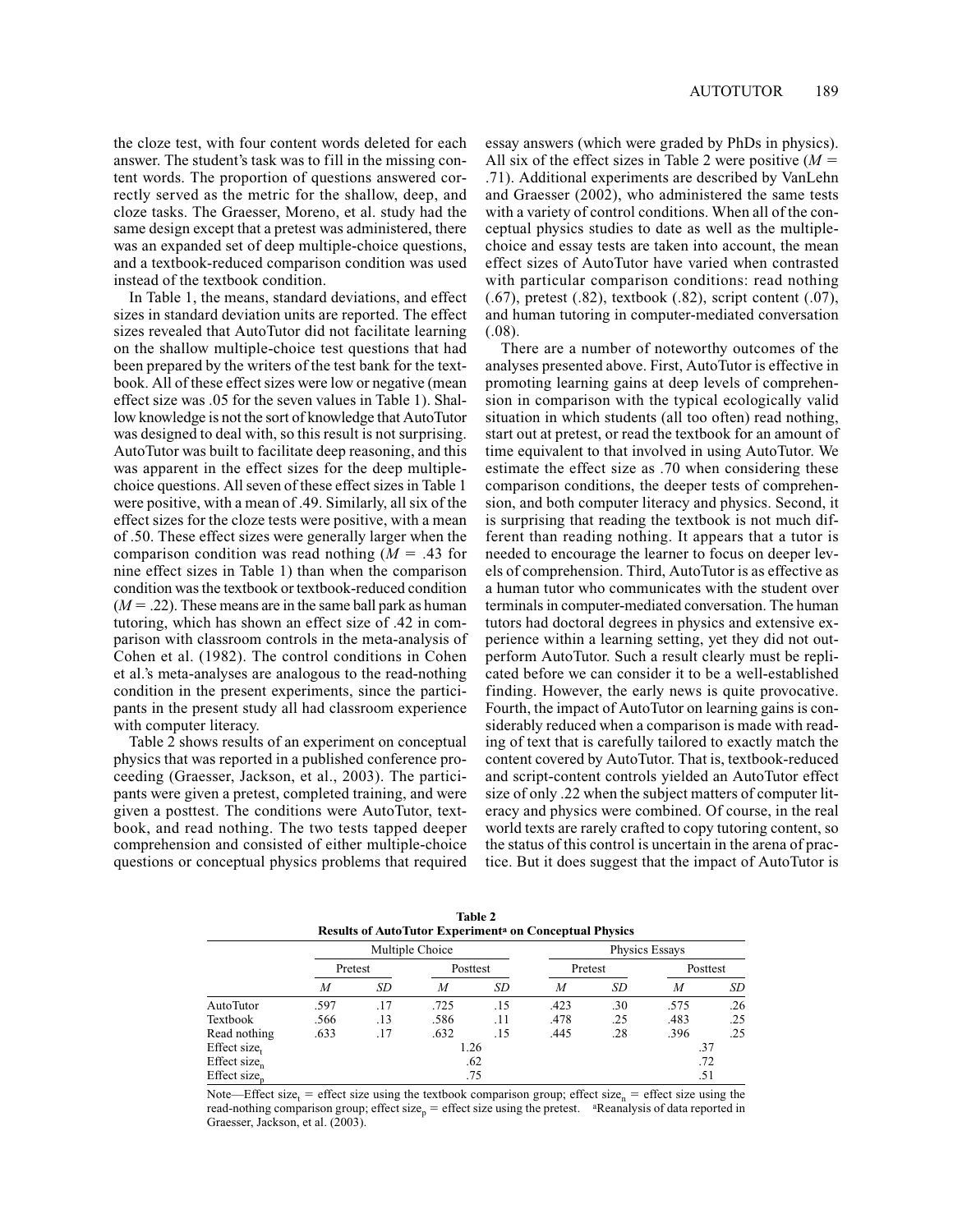dramatically reduced or disappears when there are comparison conditions that present content with information equivalent to that of AutoTutor.

What it is about AutoTutor that facilitates learning remains an open question. Is it the dialogue content or the animated agent that accounts for the learning gains? What role do motivation and emotions play, over and above the cognitive components? We suspect that the animated conversational agent will fascinate some students and possibly enhance motivation. Learning environments have only recently had animated conversational agents with facial features synchronized with speech and, in some cases, appropriate gestures (Cassell & Thorisson, 1999; Johnson, Rickel, & Lester, 2000; Massaro & Cohen, 1995). Many students will be fascinated with an agent that controls the eyes, eyebrows, mouth, lips, teeth, tongue, cheekbones, and other parts of the face in a fashion that is meshed appropriately with the language and emotions of the speaker (Picard, 1997). The agents provide an anthropomorphic human–computer interface that simulates a conversation with a human. This will be exciting to some, frightening to a few, annoying to others, and so on. There is some evidence that these agents tend to have a positive impact on learning or on the learner's perceptions of the learning experience in comparison with speech alone or text controls (Atkinson, 2002; Moreno, Mayer, Spires, & Lester, 2001; Whittaker, 2003). However, additional research is needed to determine the precise conditions, agent features, and levels of representation that are associated with learning gains. According to Graesser, Moreno, et al. (2003), it is the dialogue content, and not the speech or animated facial display, that influences learning, whereas the animated agent can have an influential role (positive, neutral, or negative) in motivation. One rather provocative result is that there is a near-zero correlation between learning gains and how much the students like the conversational agents (Moreno, Klettke, Nibbaragandla, Graesser, & the TRG, 2002). Therefore, it is important to distinguish liking from learning in this area of research. Although the jury may still be out on exactly what it is about AutoTutor that leads to learning gains, the fact is that students learn from the intelligent tutoring system and some enjoy having conversations with AutoTutor in natural language.

#### **REFERENCES**

- ALEVEN, V., & KOEDINGER, K. R. (2002). An effective metacognitive strategy: Learning by doing and explaining with a computer-based cognitive tutor. *Cognitive Science*, **26**, 147-179.
- Allen, J. (1995). *Natural language understanding*. Redwood City, CA: Benjamin/Cummings.
- Anderson, J. R., Corbett, A. T., Koedinger, K. R., & Pelletier, R. (1995). Cognitive tutors: Lessons learned. *Journal of the Learning Sciences*, **4**, 167-207.
- Atkinson, R. K. (2002). Optimizing learning from examples using animated pedagogical agents. *Journal of Educational Psychology*, **94**, 416-427.
- BLOOM, B. S. (ED.) (1956). *Taxonomy of educational objectives: The classification of educational goals. Handbook I: Cognitive domain.* New York: Longmans, Green.
- Burgess, C., Livesay, K., & Lund, K. (1998). Explorations in context

space: Words, sentences, and discourse. *Discourse Processes*, **25**, 211-257.

- Cassell, J., & Thorisson, K. (1999). The power of a nod and a glance: Envelope vs. emotional feedback in animated conversational agents. *Applied Artificial Intelligence*, **13**, 519-538.
- Chi, M. T. H., de Leeuw, N., Chiu, M., & LaVancher, C. (1994). Eliciting self-explanations improves understanding. *Cognitive Science*, **18**, 439-477.
- Chi, M. T. H., Siler, S. A., Jeong, H., Yamauchi, T., & Hausmann, R. G. (2001). Learning from human tutoring. *Cognitive Science*, **25**, 471-533.
- Cohen, P. A., Kulik, J. A., & Kulik, C. C. (1982). Educational outcomes of tutoring: A meta-analysis of findings. *American Educational Research Journal*, **19**, 237-248.
- Colby, K. M., Weber, S., & Hilf, F. D. (1971). Artificial paranoia. *Artificial Intelligence*, **2**, 1-25.
- Collins, A., Brown, J. S., & Newman, S. E. (1989). Cognitive apprenticeship: Teaching the craft of reading, writing, and mathematics. In L. B. Resnick (Ed.), *Knowing, learning, and instruction: Essays in honor of Robert Glaser* (pp. 453-494). Hillsdale, NJ: Erlbaum.
- Collins, A., Warnock, E. H., & Passafiume, J. J. (1975). Analysis and synthesis of tutorial dialogues. In G. H. Bower (Ed.), *The psychology of learning and motivation: Advances in research and theory* (Vol. 8, pp. 49-87). New York: Academic Press.
- DARPA (1995). *Proceedings of the Sixth Message Understanding Conference* (MUC-6). San Francisco: Morgan Kaufman.
- FOLTZ, P. W., GILLIAM, S., & KENDALL, S. (2000). Supporting contentbased feedback in on-line writing evaluation with LSA. *Interactive Learning Environments*, **8**, 111-128.
- Fox, B. (1993). *The human tutorial dialogue project*. Hillsdale, NJ: Erlbaum.
- Graesser, A. C., Gernsbacher, M. A., & Goldman, S. (Eds.) (2003). *Handbook of discourse processes*. Mahwah, NJ: Erlbaum.
- Graesser, A. C., Hu, X., & McNamara, D. S. (in press). Computerized learning environments that incorporate research in discourse psychology, cognitive science, and computational linguistics. In A. F. Healy (Ed.), *Experimental cognitive psychology and its applications: Festschrift in honor of Lyle Bourne, Walter Kintsch, and Thomas Landauer*. Washington, DC: American Psychological Association.
- Graesser, A. C., Jackson, G. T., Mathews, E. C., Mitchell, H. H., Olney, A., Ventura, M., & Chipman, P. (2003). Why/AutoTutor: A test of learning gains from a physics tutor with natural language dialog. In R. Alterman & D. Hirsh (Eds.), *Proceedings of the Twenty-Fifth Annual Conference of the Cognitive Science Society* (pp. 1-6). Mahwah, NJ: Erlbaum.
- Graesser, A. C., Moreno, K., Marineau, J., Adcock, A., Olney, A., PERSON, N., & THE TUTORING RESEARCH GROUP (2003). AutoTutor improves deep learning of computer literacy: Is it the dialogue or the talking head? In U. Hoppe, F. Verdejo, & J. Kay (Eds.), *Proceedings of artificial intelligence in education* (pp. 47-54). Amsterdam: IOS Press.
- GRAESSER, A. C., & OLDE, B. A. (2003). How does one know whether a person understands a device? The quality of the questions the person asks when the device breaks down. *Journal of Educational Psychology*, **95**, 524-536.
- Graesser, A. C., & Person, N. K. (1994). Question asking during tutoring. *American Educational Research Journal*, **31**, 104-137.
- Graesser, A. C., Person, N. K., Harter, D., & the Tutoring Research Group (2001). Teaching tactics and dialogue in AutoTutor. *International Journal of Artificial Intelligence in Education*, **12**, 257- 279.
- Graesser, A. C., Person, N. K., & Magliano, J. P. (1995). Collaborative dialogue patterns in naturalistic one-on-one tutoring. *Applied Cognitive Psychology*, **9**, 359-387.
- Graesser, A. C., VanLehn, K., Rosé, C. P., Jordan, P. W., & Harter, D. (2001). Intelligent tutoring systems with conversational dialogue. *AI Magazine*, **22**(4), 39-52.
- Graesser, A. C., Wiemer-Hastings, K., Wiemer-Hastings, P., Kreuz, R., & the Tutoring Research Group (1999). AutoTutor: A simulation of a human tutor. *Journal of Cognitive Systems Research*, **1**, 35-51.
- Graesser, A. C., Wiemer-Hastings, P., Wiemer-Hastings, K., Har-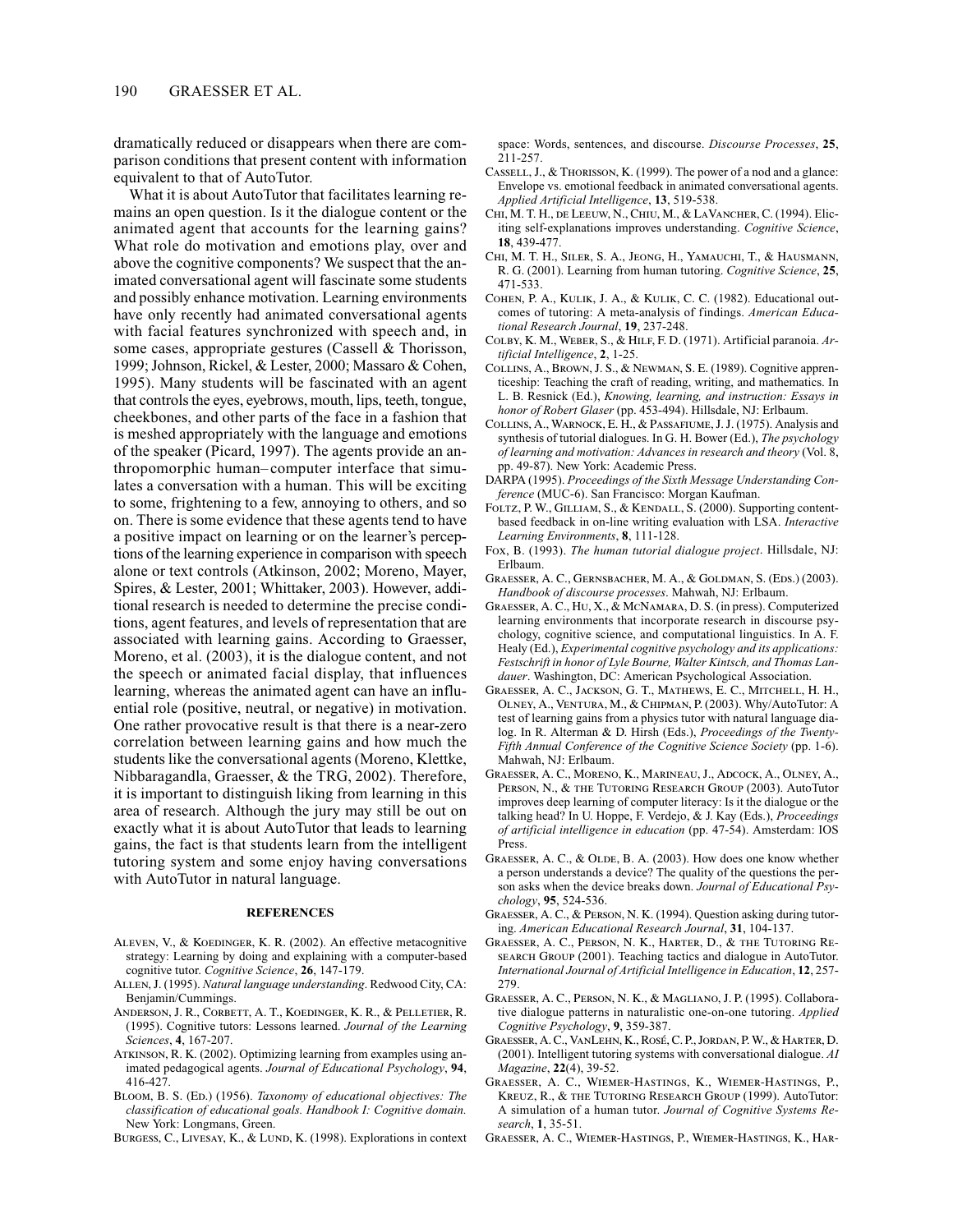ter, D., Person, N. K., & the Tutoring Research Group (2000). Using latent semantic analysis to evaluate the contributions of students in AutoTutor. *Interactive Learning Environments*, **8**, 129-148.

- Gratch, J., Rickel, J., André, E., Cassell, J., Petajan, E., & Badler, N. (2002). Creating interactive virtual humans: Some assembly required. *IEEE Intelligent Systems*, **17**, 54-63.
- Harabagiu, S. M., Maiorano, S. J., & Pasca, M. A. (2002). Opendomain question answering techniques. *Natural Language Engineering*, **1**, 1-38.
- HEFFERNAN, N. T., & KOEDINGER, K. R. (1998). A developmental model for algebra symbolization: The results of a difficulty factor assessment. In M. A. Gernsbacher & S. J. Derry (Eds.), *Proceedings of the Twentieth Annual Conference of the Cognitive Science Society* (pp. 484-489). Mahwah, NJ: Erlbaum.
- Hu, X., Cai, Z., Graesser, A. C., Louwerse, M. M., Penumatsa, P., Olney, A., & the Tutoring Research Group (2003). An improved LSA algorithm to evaluate student contributions in tutoring dialogue. In G. Gottlob & T. Walsh (Eds.), *Proceedings of the Eighteenth International Joint Conference on Artificial Intelligence* (pp. 1489- 1491). San Francisco: Morgan Kaufmann.
- Hume, G. D., Michael, J. A., Rovick, A., & Evens, M. W. (1996). Hinting as a tactic in one-on-one tutoring. *Journal of the Learning Sciences*, **5**, 23-47.
- Johnson, W. L., Rickel, J. W., & Lester, J. C. (2000). Animated pedagogical agents: Face-to-face interaction in interactive learning environments. *International Journal of Artificial Intelligence in Education*, **11**, 47-78.
- Jurafsky, D., & Martin, J. H. (2000). *Speech and language processing: An introduction to natural language processing, computational linguistics, and speech recognition*. Upper Saddle River, NJ: Prentice Hall.
- Kintsch, E., Steinhart, D., Stahl, G., & the LSA Research Group (2000). Developing summarization skills through the use of LSAbased feedback. *Interactive Learning Environments*, **8**, 87-109.
- Kintsch, W. (1998). *Comprehension: A paradigm for cognition*. New York: Cambridge University Press.
- LANDAUER, T. K., & DUMAIS, S. T. (1997). An answer to Plato's problem: The latent semantic analysis theory of acquisition, induction, and representation of knowledge. *Psychological Review*, **104**, 211-240.
- LANDAUER, T. K., FOLTZ, P. W., & LAHAM, D. (1998). An introduction to latent semantic analysis. *Discourse Processes*, **25**, 259-284.
- LEHNERT, W. G., & RINGLE, M. H. (EDS.) (1982). Strategies for natural language processing. Hillsdale, NJ: Erlbaum.
- Lenat, D. B. (1995). CYC: A large-scale investment in knowledge infrastructure. *Communications of the ACM*, **38**, 33-38.
- Louwerse, M. M., Graesser, A. C., Olney, A., & the Tutoring Research Group (2002). Good computational manners: Mixed-initiative dialogue in conversational agents. In C. Miller (Ed.), *Etiquette for human–computer work: Papers from the 2002 fall symposium, Technical Report FS-02-02* (pp. 71-76). North Falmouth, MA: AAAI Press.
- Louwerse, M. M., & Mitchell, H. H. (2003). Towards a taxonomy of a set of discourse markers in dialog: A theoretical and computational linguistic account. *Discourse Processes*, **35**, 199-239.
- LOUWERSE, M. M., & VAN PEER, W. (EDS.) (2002). *Thematics: Interdisciplinary studies*. Philadelphia: John Benjamins.
- Manning, C. D., & Schütze, H. (1999). *Foundations of statistical natural language processing*. Cambridge, MA: MIT Press.
- Massaro, D. W., & Cohen, M. M. (1995). Perceiving talking faces. *Current Directions in Psychological Science*, **4**, 104-109.
- Moore, J. D. (1995). *Participating in explanatory dialogues*. Cambridge, MA: MIT Press.
- Moore, J. D., & Wiemer-Hastings, P. (2003). Discourse in computational linguistics and artificial intelligence. In A. C. Graesser, M. A. Gernsbacher, & S. R. Goldman (Eds.), *Handbook of discourse processes* (pp. 439-486). Mahwah, NJ: Erlbaum.
- Moreno, K. N., Klettke, B., Nibbaragandla, K., Graesser, A. C., & the Tutoring Research Group (2002). Perceived characteristics and pedagogical efficacy of animated conversational agents. In S. A. Cerri, G. Gouarderes, & F. Paraguacu (Eds.), *Proceedings of the Sixth International Conference on Intelligent Tutoring Systems* (pp. 963- 971). Berlin: Springer-Verlag.
- Moreno, R., Mayer, R. E., Spires, H. A., & Lester, J. C. (2001). The case for social agency in computer-based teaching: Do students learn more deeply when they interact with animated pedagogical agents? *Cognition & Instruction*, **19**, 177-213.
- Norman, D. A., & Rumelhart, D. E. (1975). *Explorations in cognition*. San Francisco: Freeman.
- Olde, B. A., Franceschetti, D. R., Karnavat, A., Graesser, A. C., & the Tutoring Research Group (2002). The right stuff: Do you need to sanitize your corpus when using latent semantic analysis? In W. D. Gray & C. D. Schunn (Eds.), *Proceedings of the Twenty-Fourth Annual Meeting of the Cognitive Science Society* (pp. 708-713). Mahwah, NJ: Erlbaum.
- Olney, A., Louwerse, M. M., Mathews, E. C., Marineau, J., Mitchell, H. H., & Graesser, A. C. (2003). Utterance classification in AutoTutor. In J. Burstein & C. Leacock (Eds.), *Building educational applications using natural language processing: Proceedings of the Human Language Technology, North American chapter of the Association for Computational Linguistics Conference 2003 Workshop* (pp. 1-8). Philadelphia: Association for Computational Linguistics.
- Palincsar, A. S., & Brown, A. (1984). Reciprocal teaching of comprehension-fostering and comprehension-monitoring activities. *Cognition & Instruction*, **1**, 117-175.
- PERSON, N. K., GRAESSER, A. C., BAUTISTA, L., MATHEWS, E. C., & THE TUTORING RESEARCH GROUP (2001). Evaluating student learning gains in two versions of AutoTutor. In J. D. Moore, C. L. Redfield, & W. L. Johnson (Eds.), *Artificial intelligence in education: AI-ED in the wired and wireless future* (pp. 286-293). Amsterdam: IOS Press.
- Person, N. K., Graesser, A. C., Kreuz, R. J., Pomeroy, V., & the Tu-TORING RESEARCH GROUP (2001). Simulating human tutor dialogue moves in AutoTutor. *International Journal of Artificial Intelligence in Education*, **12**, 23-39.
- Person, N. K., Graesser, A. C., & the Tutoring Research Group (2002). Human or computer? AutoTutor in a bystander Turing test. In S. A. Cerri, G. Gouarderes, & F. Paraguacu (Eds.), *Proceedings of the Sixth International Conference on Intelligent Tutoring Systems* (pp. 821-830). Berlin: Springer-Verlag.
- PICARD, R. W. (1997). *Affective computing*. Cambridge, MA: MIT Press.
- RICH, C., & SIDNER, C. L. (1998). COLLAGEN: A collaborative manager for software interface agents. *User Modeling & User-Adapted Interaction*, **8**, 315-350.
- Rickel, J., Lesh, N., Rich, C., Sidner, C. L., & Gertner, A. S. (2002). Collaborative discourse theory as a foundation for tutorial dialogue. In S. A. Cerri, G. Gouarderes, & F. Paraguacu (Eds.), *Proceedings of the Sixth International Conference on Intelligent Tutoring Systems* (pp. 542-551). Berlin: Springer-Verlag.
- SCHANK, R. C., & RIESBECK, C. K. (EDS.) (1982). *Inside computer understanding: Five Programs Plus Miniatures*. Hillsdale, NJ: Erlbaum.
- Sekine, S., & Grishman, R. (1995). A corpus-based probabilistic grammar with only two non-terminals. In H. Bunt (Ed.), *Fourth international workshop on parsing technology* (pp. 216-223). Prague: Association for Computational Linguistics.
- Shah, F., Evens, M. W., Michael, J., & Rovick, A. (2002). Classifying student initiatives and tutor responses in human keyboard-to-keyboard tutoring sessions. *Discourse Processes*, **33**, 23-52.
- SLEEMAN, D., & BROWN, J. S. (EDS.) (1982). *Intelligent tutoring systems*. New York: Academic Press.
- Song, K., Hu, X., Olney, A., Graesser, A. C., & the Tutoring Research Group (in press). A framework of synthesizing tutoring conversation capability with Web based distance education courseware. *Computers & Education*.
- Susarla, S., Adcock, A., Van Eck, R., Moreno, K., Graesser, A. C., & the Tutoring Research Group (2003). Development and evaluation of a lesson authoring tool for AutoTutor. In V. Aleven, U. Hoppe, J. Kay, R. Mizoguchi, H. Pain, F. Verdejo, & K. Yacef (Eds.), *AIED2003 supplemental proceedings* (pp. 378-387). Sydney: University of Sydney School of Information Technologies.
- VanLehn, K., & Graesser, A. C. (2002). *Why2 report: Evaluation of Why/Atlas, Why/AutoTutor, and accomplished human tutors on learning gains for qualitative physics problems and explanations*. Unpublished report prepared by the University of Pittsburgh CIRCLE group and the University of Memphis Tutoring Research Group.